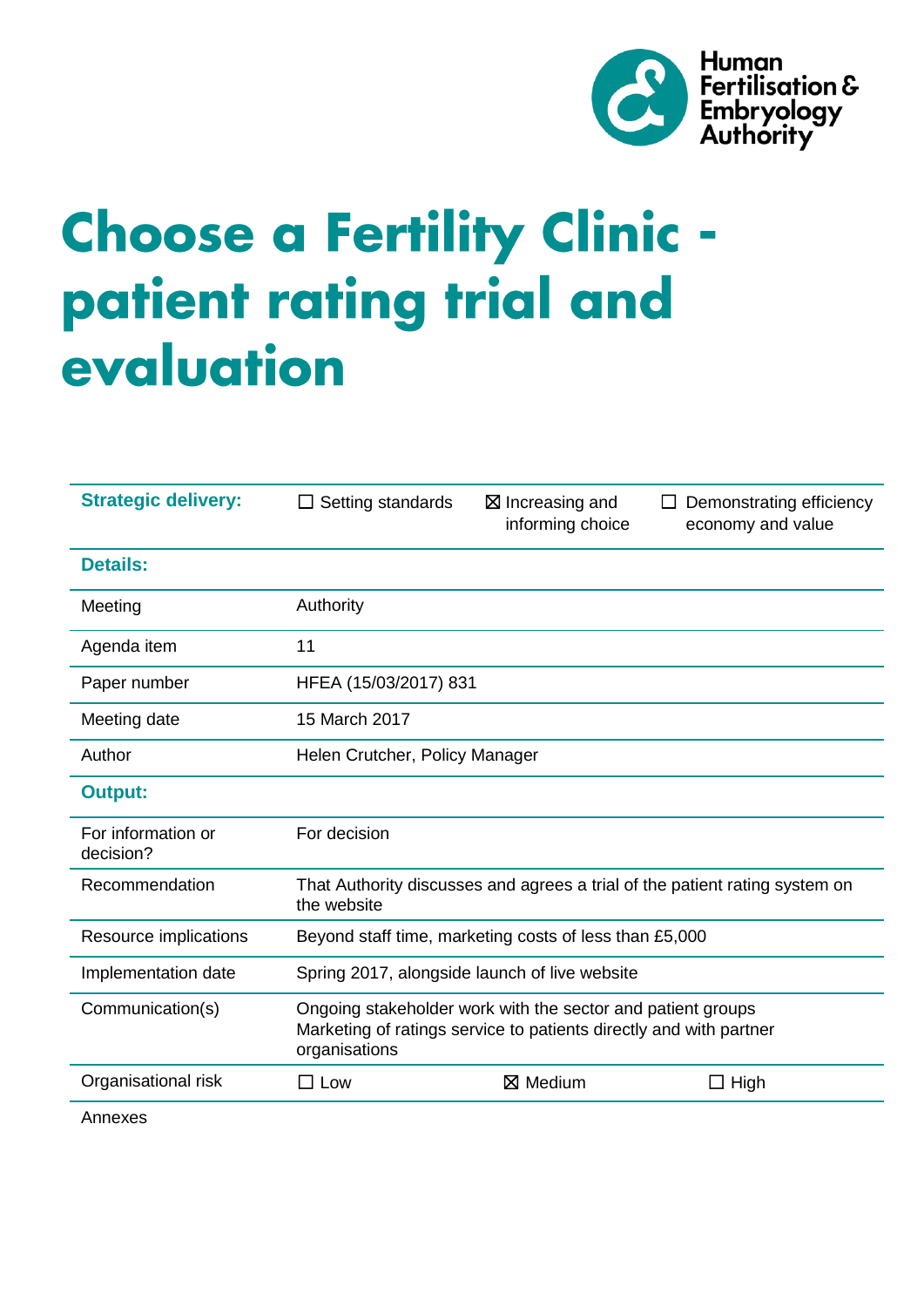#### **Background** 1.

- $1.1.$ Patient feedback has been an important part of our inspections for many years However, this feedback is only available to the public in summarised form in the inspection report for each clinic. In the new Choose a Fertility Clinic (CaFC) tool, we will introduce publicly visible feedback from patients, with a star rating system which will appear on each clinic's CaFC profile.
- **1.2.** Direct feedback from patients is not new in the health system and patients want it to help inform their choices. In the NHS the Friends and Family Test and patient surveys are well established and this is an area of public and regulatory policy which is only set to grow in importance. Patient feedback is particularly important in the fertility sector, particularly when a majority of patients have to pay for their treatment. That is why we first decided to include patient feedback in CaFC in our 2014-2017 strategy. The IfQ Advisory Group has subsequently made recommendations about how that should be done - recommendations which the Authority agreed in January 2015. Since then, we have been developing the new website and CaFC tool and have returned to the Authority twice, in 2015, for decisions around the methodology to be used.
- **1.3.** Our patient feedback service will have two components: a rating system, with results visible on CaFC and free text comments to be seen by inspectors and incorporated into inspection reports (as they do now).
- **1.4.** We committed to you in January 2015 to launch the system as a trial at the outset and to review it. Leaving this commitment to one side, we want to do feedback well and ensure it is transparent, auditable and fair and provides data that is helpful to us, clinics and patients. A trial will let us review and improve the system and address any flaws that might come to light.
- **1.5.** The paper outlines proposals and we would welcome members' views and feedback on these.

#### What we've done so far  $2.$

# **What you've agreed to already**

- **2.1.** As a reminder, the decisions agreed by Authority in 2015 included that:
	- we will not include a system to authenticate patients, as user feedback and the stakeholder group told us this would discourage patients from taking part
	- one questionnaire will be used for both patient ratings on CaFC and to gather patient feedback for inspection reports
	- any 'free text' comments submitted will not be published on the website but it will be available to clinics through their inspectors
	- feedback should be from recent patients and donors (within a year) and that it should only count towards the ratings on CaFC for 12 months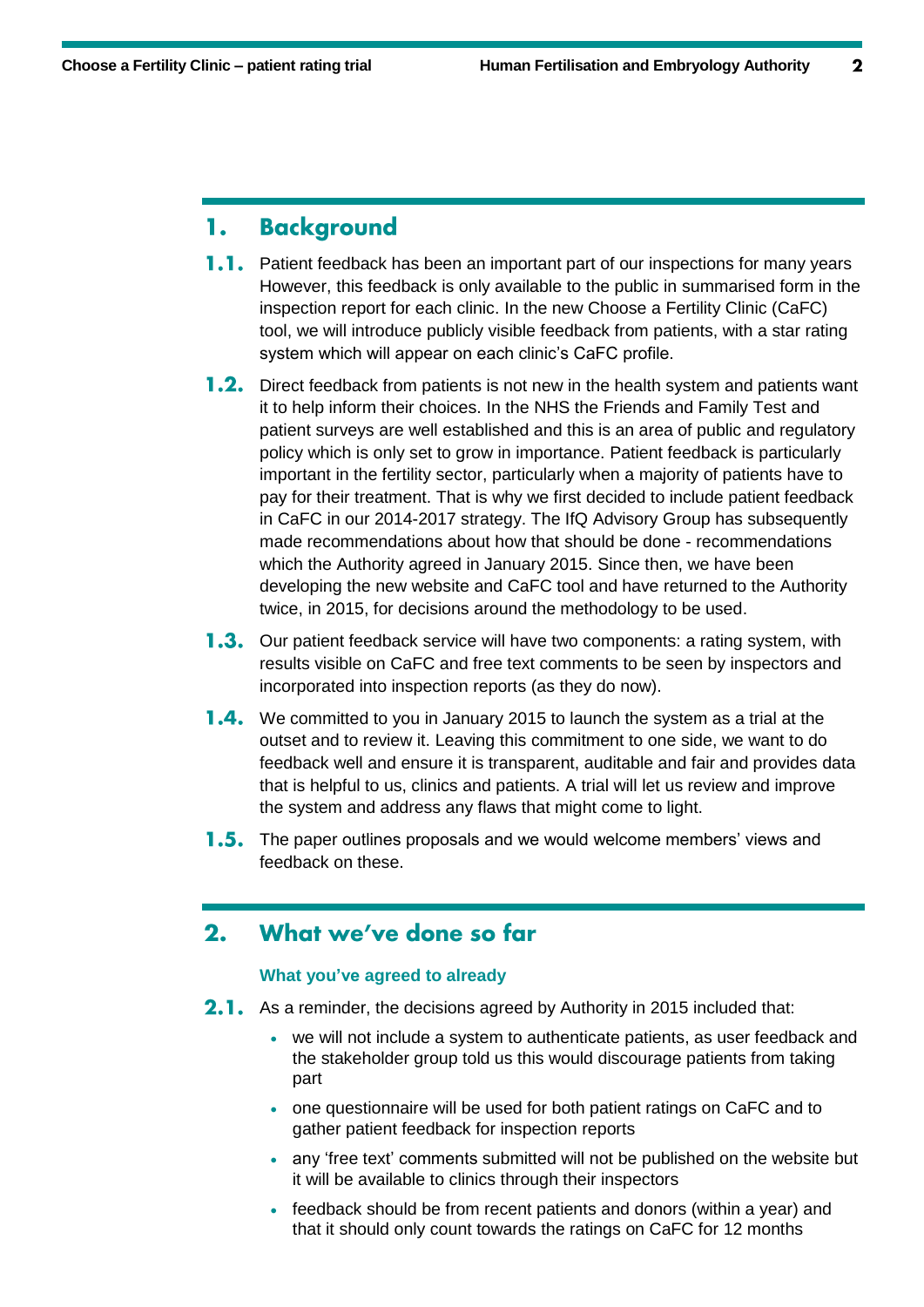we will promote the tool to patients to maximise uptake.

### **The rating system on the beta site**

- **2.2.** In 2016, we implemented these decisions and developed the rating system for the beta website. Throughout the process, we had feedback from the IfQ stakeholder group and the project team. We also tested the questions with users to see what they thought. The resulting rating questionnaire has been active since the start of beta. The questions are:
	- How likely are you to recommend this clinic to friends and family if they needed similar care or treatment? (Five-point range from extremely unlikely - extremely likely)
	- To what extent did you feel you were treated with privacy and dignity? (Five-point range from never – always) plus a free text box to feed back to inspectors
	- To what extent did you feel you understood everything that was happening throughout your treatment? (Five-point range from never – always)
	- Was the level of empathy and understanding shown towards you by the clinic team? (Five-point range from unacceptable – excellent)
	- Did you pay what you expected? (Five-point range from it was much cheaper – it was way above the estimate) plus a free text box to feed back to inspectors
- **2.3.** The answers given are used to generate five star ratings for the first four questions. The average of the four ratings is used to create an overall star rating for the clinic, known as the 'patient rating'. We also show the total number of ratings. A tally of answers to the cost question is shown and these do not feed into the star rating. Figure 1 shows how the ratings will look on a clinic page.
- 2.4. Some patients and clinics have been so eager to use the new feature that we already have some ratings on the beta site. To ensure that the trial is fair, we need to launch it from scratch with all clinics on a level playing field. However, to make sure the valuable feedback we already have is not lost when the website launches, we will commit to reporting the feedback we have already received to clinics through their inspectors.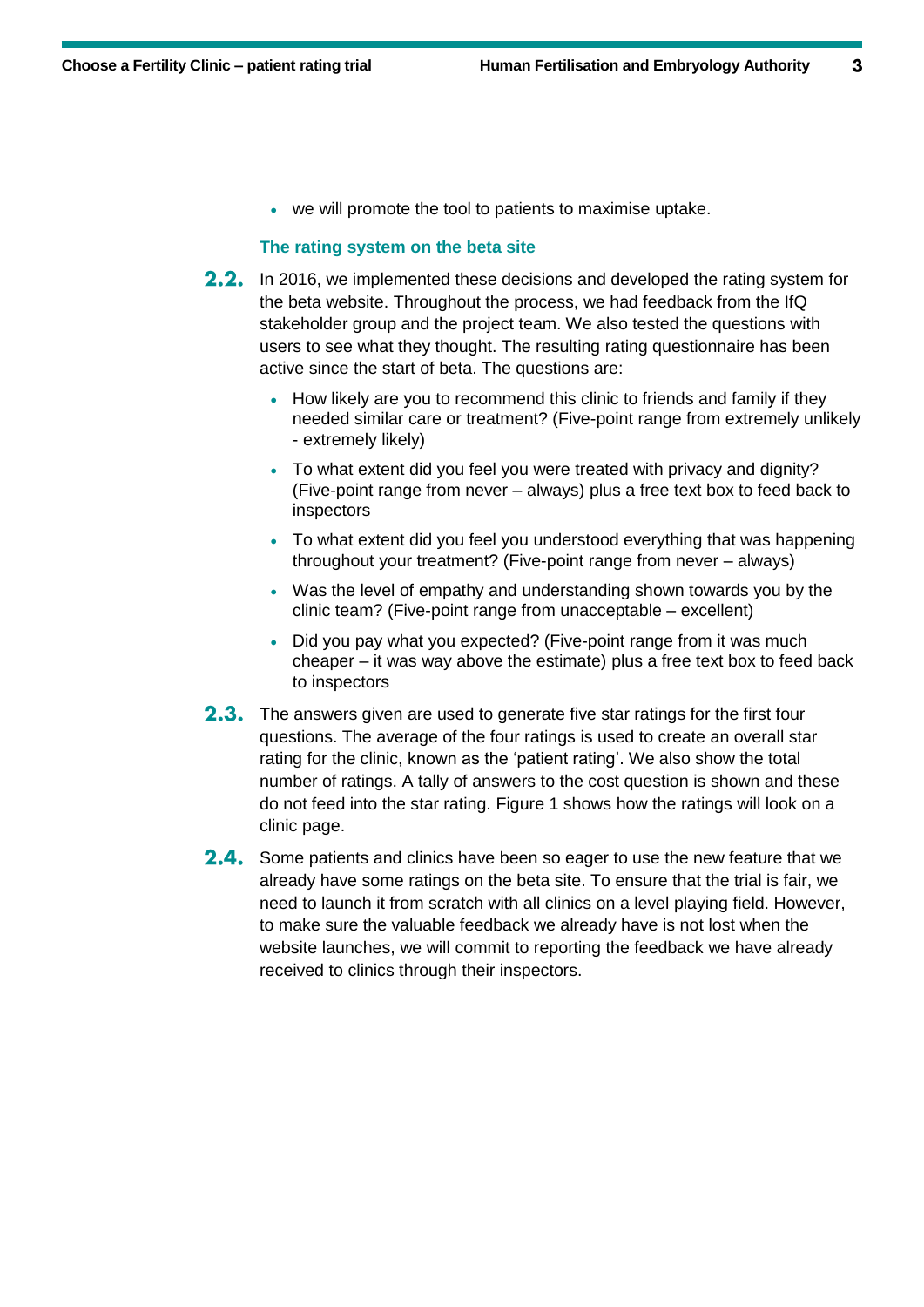$\overline{\mathbf{4}}$ 

| We ask current and former patients to rate the<br>clinic based on their experience. This clinic's<br>patient rating is: | *****<br>5.<br>Based on 12 ratings                                                  |
|-------------------------------------------------------------------------------------------------------------------------|-------------------------------------------------------------------------------------|
| How likely are you to recommend this clinic to friends<br>and family if they needed similar care or treatment?          | To what extent did you feel you were treated with<br>privacy and dignity?           |
| *****                                                                                                                   | *****                                                                               |
| Based on 12 ratings                                                                                                     | Based on 12 ratings                                                                 |
| To what extent did you feel you understood everything<br>that was happening throughout your treatment?                  | Was the level of empathy and understanding shown<br>towards you by the clinic team? |
| *****                                                                                                                   | *****                                                                               |
| Based on 12 ratings                                                                                                     | Based on 12 ratings                                                                 |
| Did you pay what you expected?<br>Based on 11 ratings                                                                   |                                                                                     |
|                                                                                                                         |                                                                                     |
| It was much cheaper                                                                                                     | 0                                                                                   |
|                                                                                                                         |                                                                                     |
| It was slightly cheaper                                                                                                 | $\alpha$                                                                            |
|                                                                                                                         |                                                                                     |
|                                                                                                                         | 10                                                                                  |
| It was about right.                                                                                                     |                                                                                     |
|                                                                                                                         |                                                                                     |
| It was more expensive                                                                                                   | 1                                                                                   |

## **What we already know we need and are now putting in place**

- **2.5.** We have reviewed the rating system on beta. It was clear that before going live we needed to add some features to the rating tool to make it more robust. We are adding:
	- More guidance on the use of the tool, to remind users that they should be recent users of the clinic (within the last 12 months), must provide true information and should not use the ratings and free text feedback for complaints.
	- A usage policy that links to our main website policy and includes: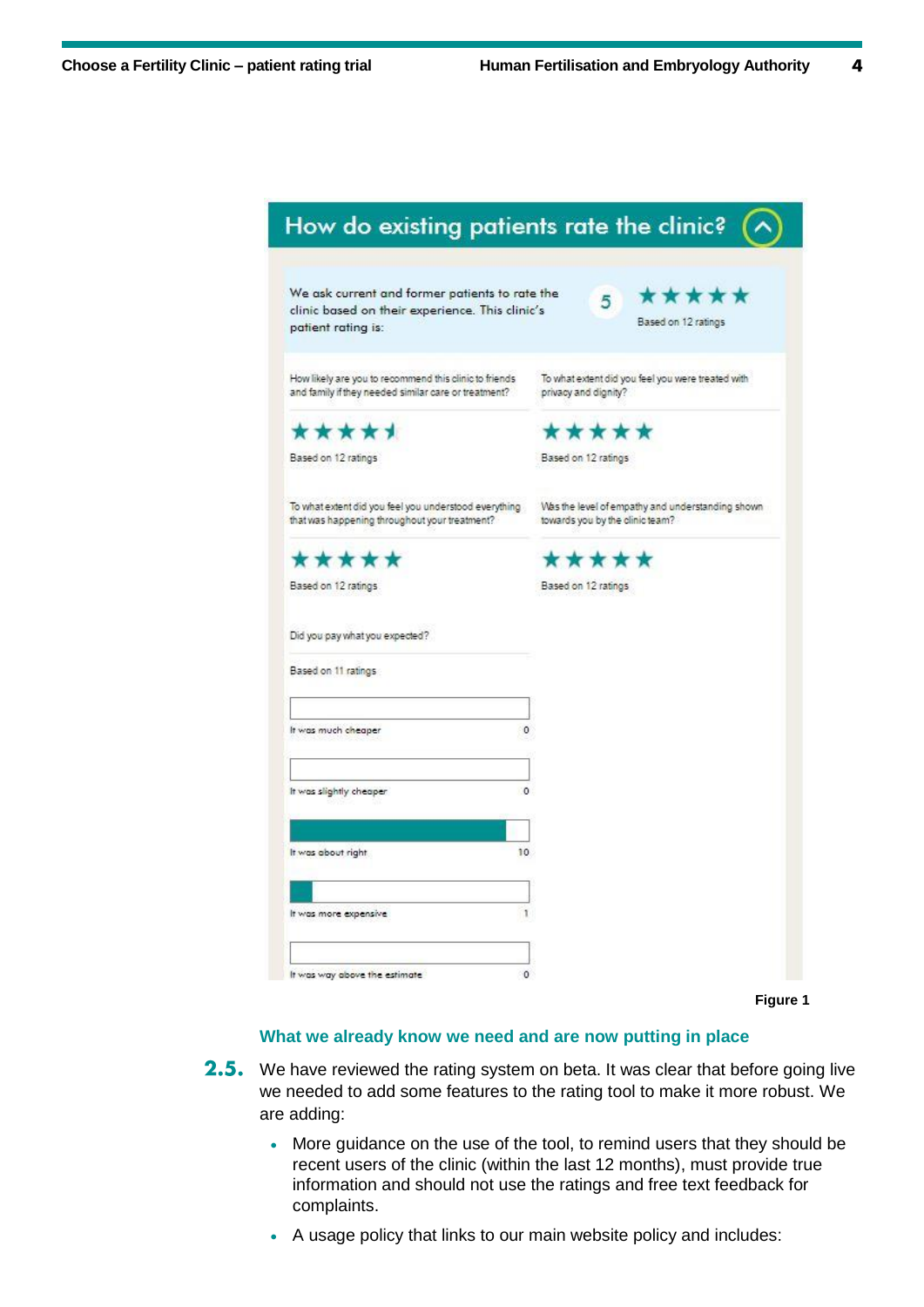5

- information on how we use the ratings and feedback and how they generate the overall rating
- the laws around gaming and providing false information
- the limitations of how the tool should be used and HFEA liability.
- Options to provide free text that will be available to inspectors for *every* question rather than only allowing this for two questions. More feedback would be beneficial to inspectors and could be helpful for clinics too.
- 2.6. The above steps will help to ensure that the tool is used by the correct people in the right way and will make it more robust. These are also steps which have proved effective and are in line with other similar tools elsewhere in the health system.

## **Further possible steps to ensure authenticity of users**

- 2.7. We have sought patient feedback at various stages of development, to see if any changes were needed. One recurring theme relates to how we can ensure that people giving ratings are real (and recent) patients and donors. Patient opinion is divided on this issue. Early user testers said that they did not want to have to prove that they were a patient or donor as it would put them off using the tool. Some thought that this would mean only people who had real concerns about the clinic would use the tool, meaning that it wasn't representative.
- 2.8. However, later user testing gave an opposite view. User testers indicated that they would not trust the ratings if they weren't reassured that real patients had given them.
- 2.9. There is a tricky balance here, between ensuring authenticity of ratings and maximising the amount of information available to patients. Before writing this paper, we did a brief survey of a few more patients to ask what could we do that would give them confidence that real patients and donors were giving feedback. We provided examples of additional checks that we could add:
	- providing an email address (which would be authenticated) and name,
	- providing a unique code that was available from the clinic to prove you were treated there; or
	- something else (if they had other ideas).
- **2.10.** The responses were evenly divided between not wanting us to do more and adding one of the other checks. Although this was a very quick snapshot of user testers' views and was not fully representative, it mirrors the split in views at previous user testing stages.
- **2.11.** Because views are divided, we do not intend to add email verification or code checks before the website goes live. However, at the end of the trial we should be able to re-evaluate the need for these and reconsider this position. If we wanted to add one of these features some further IT development would be needed.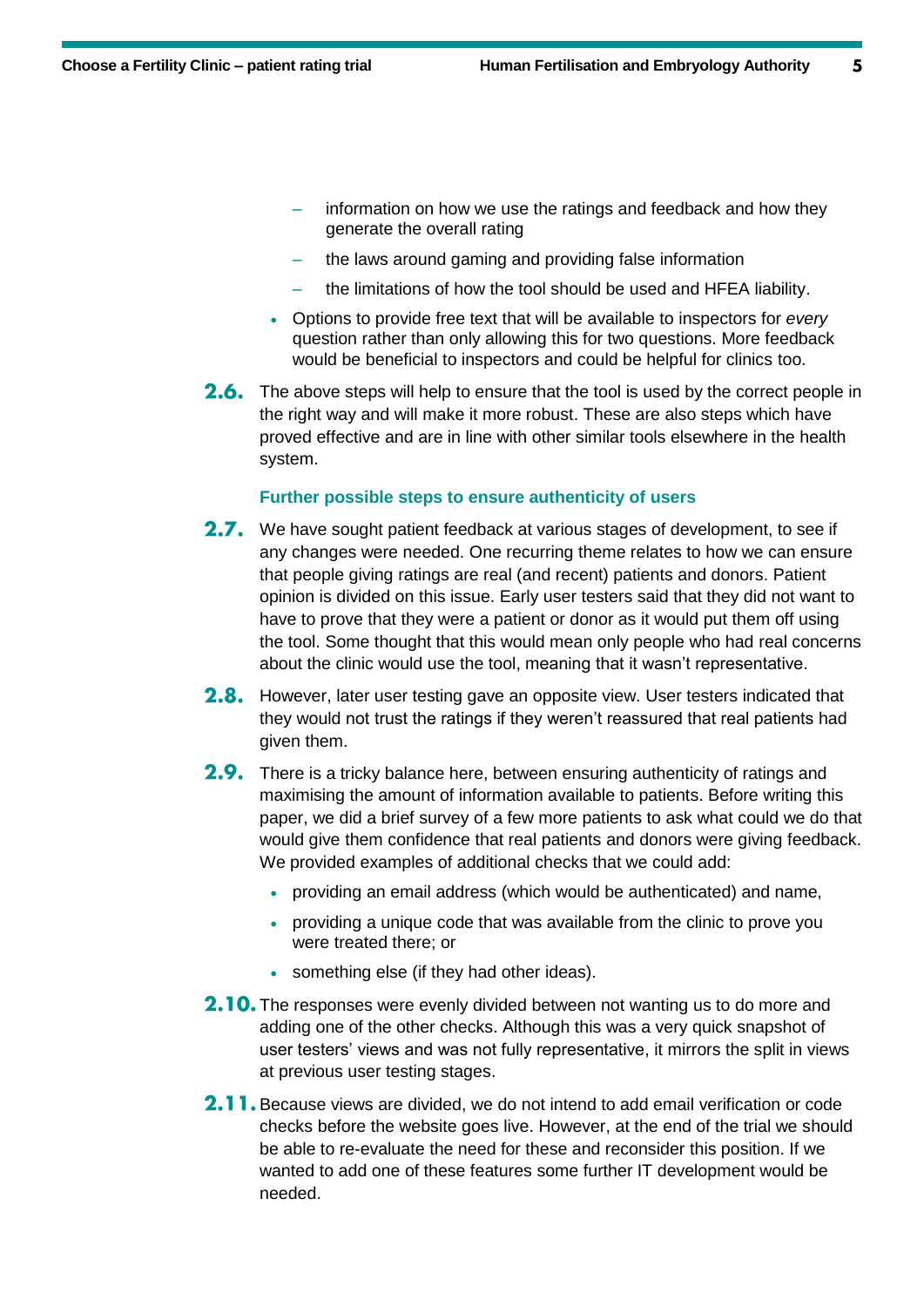**2.12.** Some websites include a tool called a 'CAPTCHA' at the end of forms in which you have to write the word you can see, to make sure that only real people can complete them (and not automated robots). We have the capability to add this to the ratings, although these do frustrate some users and can make websites less accessible. We plan to consider adding this at the end of the trial if a need is indicated.

#### Proposals for how we plan to trial the feature  $3.$

# **What kind of test is it anyway?**

- **3.1.** The beta period has already shown that the input side of this tool works well; we have been able to receive feedback and it displays on CaFC. It also feeds through to the Clinic Portal, where each clinic can see ratings for their own service. What is now needed is a test of the usefulness of the tool and the data submitted, to make sure that it is used as intended and provides valuable information for all users; patients and donors, inspectors and clinics themselves.
- **3.2.** We committed to Authority, and the sector, that we would see that the system works before we finalised it. This could be achieved in a variety of ways. We could run a test with a small number of representative clinics, but this would be problematic as the rating will be publically available on CaFC and might therefore be unfair to some clinics. Such inconsistency could also confuse patients. And if we did not publish the information it would not be a real test of the new system.
- **3.3.** Therefore, what we propose is a time-limited trial of the rating system running for all clinics. The aim is to understand what works well so that the final ratings system is a good as it can be. This proposal has several benefits:
	- We should get more feedback and spot any issues earlier with all clinics involved
	- Until we get some feedback we don't know whether misuse is a valid concern
	- We will have a stronger evidence base to support whether changes are needed
- **3.4.** The proposed duration of the trial is six months as this would be long enough to provide enough data to analyse, while reducing risk by still allowing changes in the near future if the trial indicates a need. As an indication of volumes, while we were receiving questionnaires to inform inspections we received about 300 responses over six months. We should receive more than this during the trial since it will be better publicised and more prominent on the website.

# **Elements of the trial**

**3.5.** There will be a number of elements to this trial and the activities will help us address a number of high level questions: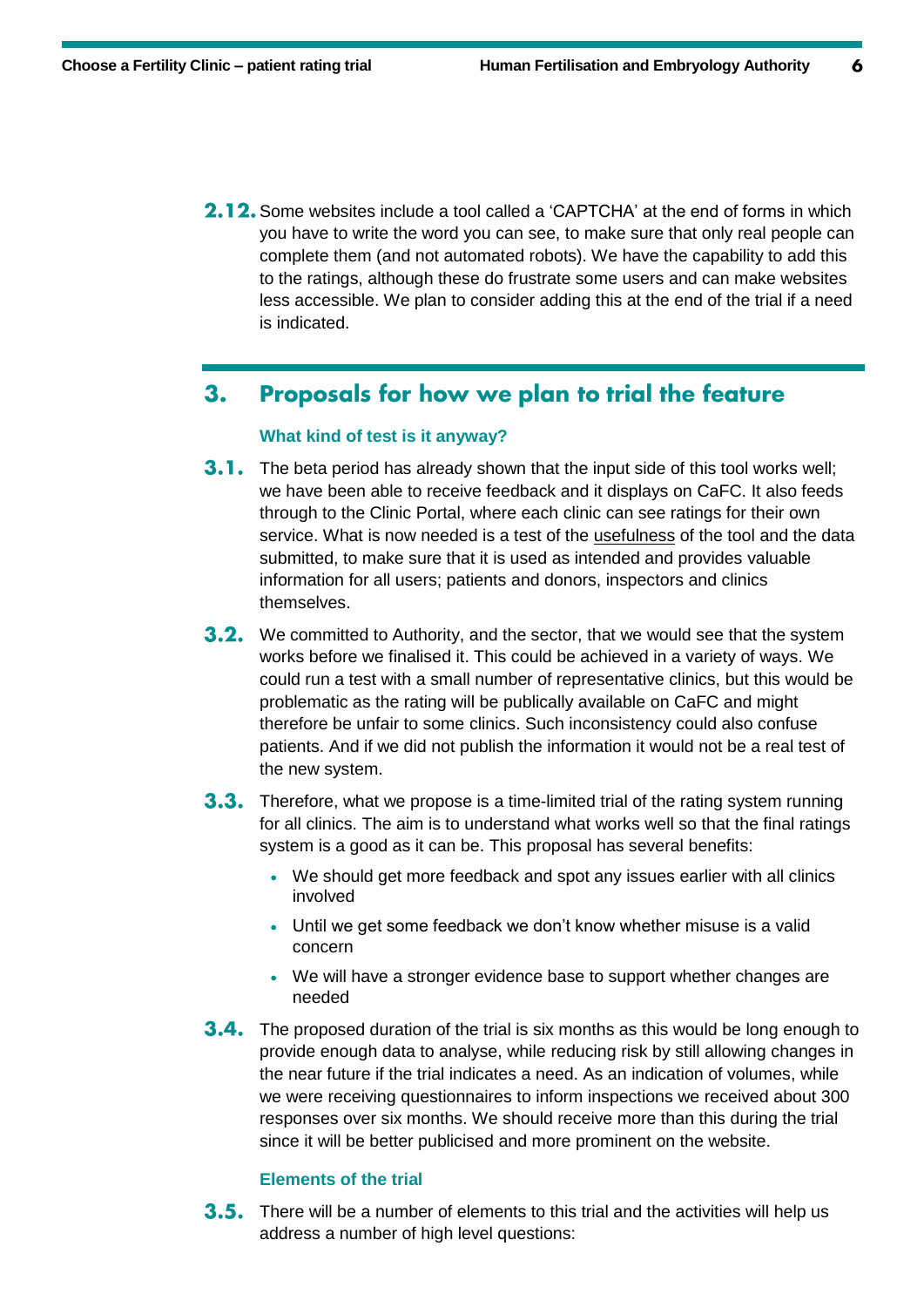- Are the outputs from the rating system valuable to patients, inspectors and clinics?
- Will patients and donors use the tool to give their feedback and will potential patients use it to help make decisions about their treatment?
- Are HFEA procedures to manage the end to end feedback and ratings process effective?
- **3.6.** Each element should provide valuable data to allow us to assess the effectiveness of the rating tool at the end of the trial. The activities are listed below in relation to the different groups who will work with the tool: patients, clinics and the HFEA.

## **Patients**

- 3.7. Patients are at the heart of this new feature and we want to hear what they think at either end of the process; both giving and using the ratings. We will:
	- run a survey alongside the tool throughout the trial period so that users who have rated clinics can tell us what they think, including whether they trust the information and were able to provide all the feedback they wanted to. **This will allow us to identify if any changes might be needed to the tool itself, ie, the questions, appetite for additional authentication**
	- do some outreach with patients who are looking for a clinic, to find out if patients are using the tool when choosing which clinic is best for them and whether it is making a difference. **This will help us evaluate our ongoing marketing plan as well as the perceived value of the information**
	- use our existing stakeholder groups and links with patient organisations to see what they think about the effectiveness of the tool. **This will help us to evaluate whether the tool is doing that it was designed to do.**

## **Clinics**

- **3.8.** We need to make sure that the outputs are helpful for all users and we know that for patients (and clinics themselves) to get the whole benefit from the tool we need clinics to work with us. We will:
	- engage a cross-section of representatives from clinics to see what clinic staff think of the rating system and their patients using the tool. We will see whether attitudes change over time once clinics are used to the ratings. We can also ask how HFEA marketing of the tool works for different clinics and hear the clinic perspective on our inspectors using this patient feedback. **This will help us to evaluate the uptake of the system and find ways to build clinic support for the tool.**

# **HFEA**

- **3.9.** To make this tool effective and helpful for all users it will need to be properly supported. We will:
	- have a marketing strategy and processes in place. We'll review the number of ratings received and analyse how effective our actions are in encouraging feedback and ratings and whether the strategy addresses the